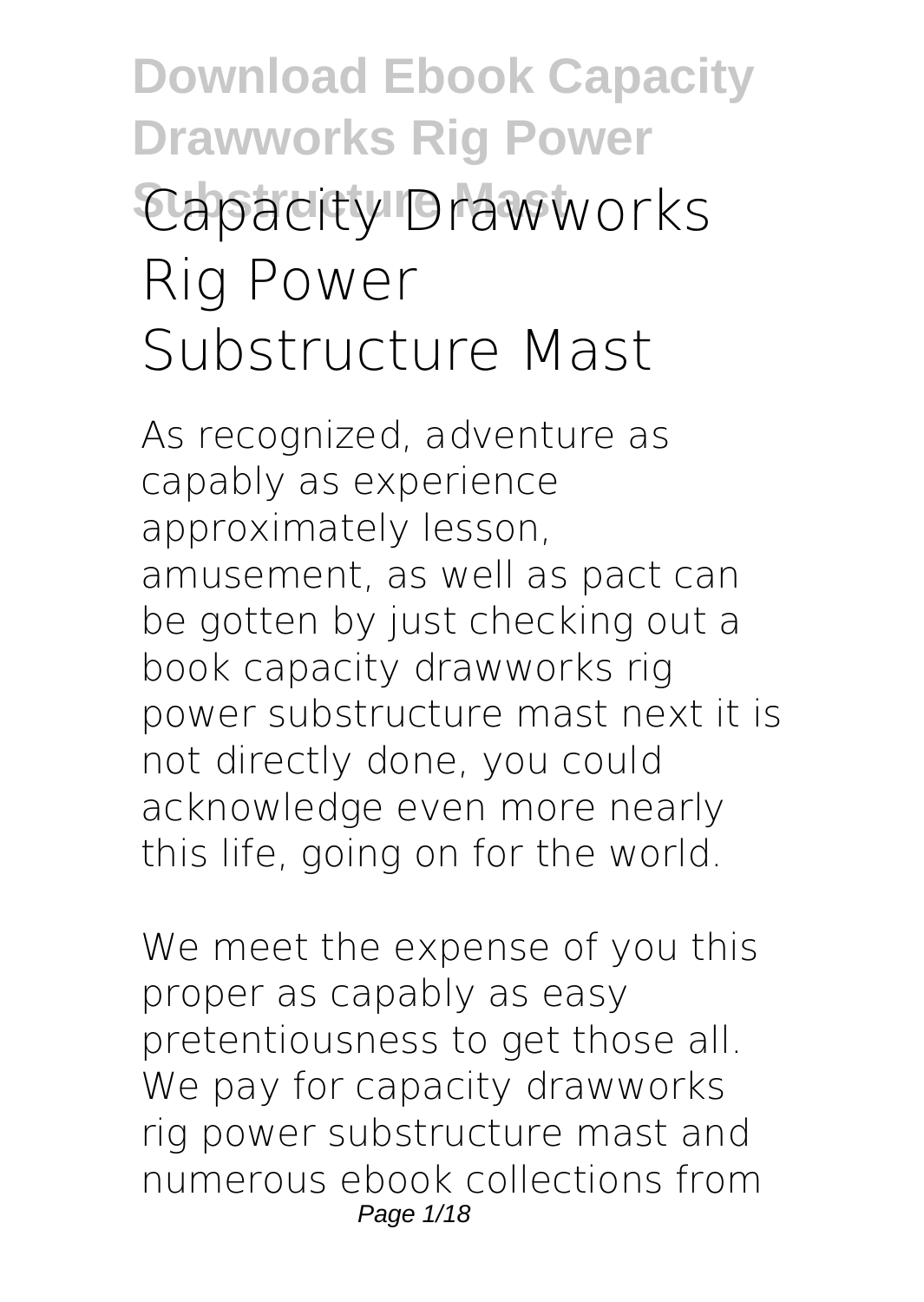**Substructure Mast** fictions to scientific research in any way. along with them is this capacity drawworks rig power substructure mast that can be your partner.

Rig components - Hoisting system #1 English version 6. power system and BOP *RIG POWER SYSTEMS \u0026 INSTRUMENTATION Substructure Technical Description for Land Drilling Rig* 23 Drawworks | drilling rigRig Inspection Course Drawwork Introduction hoisting system Drawworks Fundamentals #Rig\_Inspection\_Workshop

Drilling rig mast and substructure framing Drawworks **Drawworks DC Motors Features and Specification | Oil and Gas Drilling** Page 2/18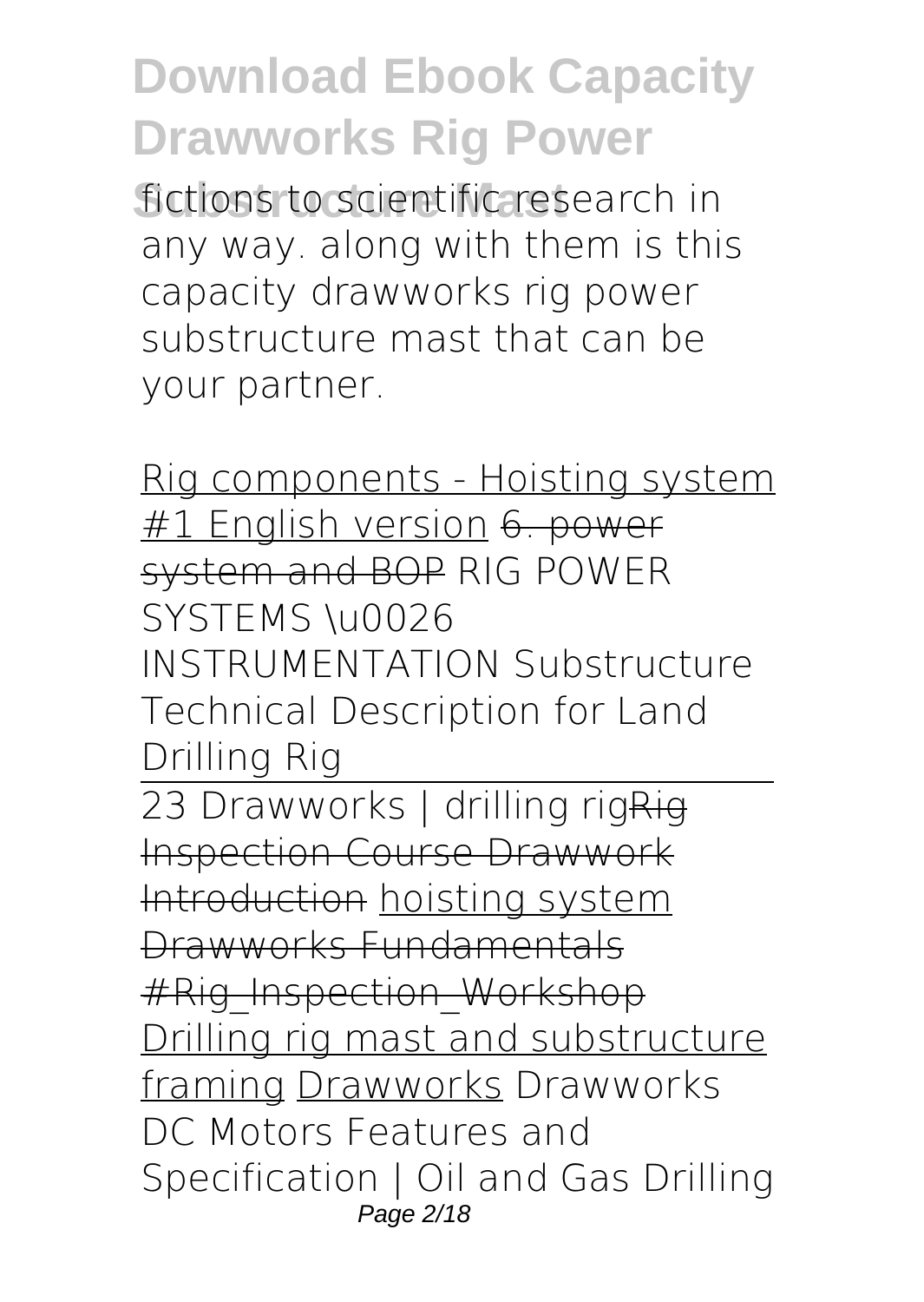**Substructure Mast Rig | Urdu Hindi** *Drawworks Features and Specifications | Oil and Gas Drilling Rig | Urdu Hindi* Drilling Animation DRILLMEC HYDRAULIC RIGS HH Series (Complete 2016) Drill string components and their functions I Drilling Rig

Rig up animation for craneless 600K drilling rig

3000HP AC Drawworks for Offshore Drilling Rig - ALTA Rig Systems*Rig work 2000HP SCR RIG Floor Hand job.* Adjusting the Brakes on an AC Drawworks *DRAWWORK INSPECTION* Drilling Animation | Rig Up Animation | Arab Drilling Rig | Rig Move Procedure | Land Rig Animation **North American Drilling Corporation: Video tour of drilling rig....** Substructure Main Parts Page 3/18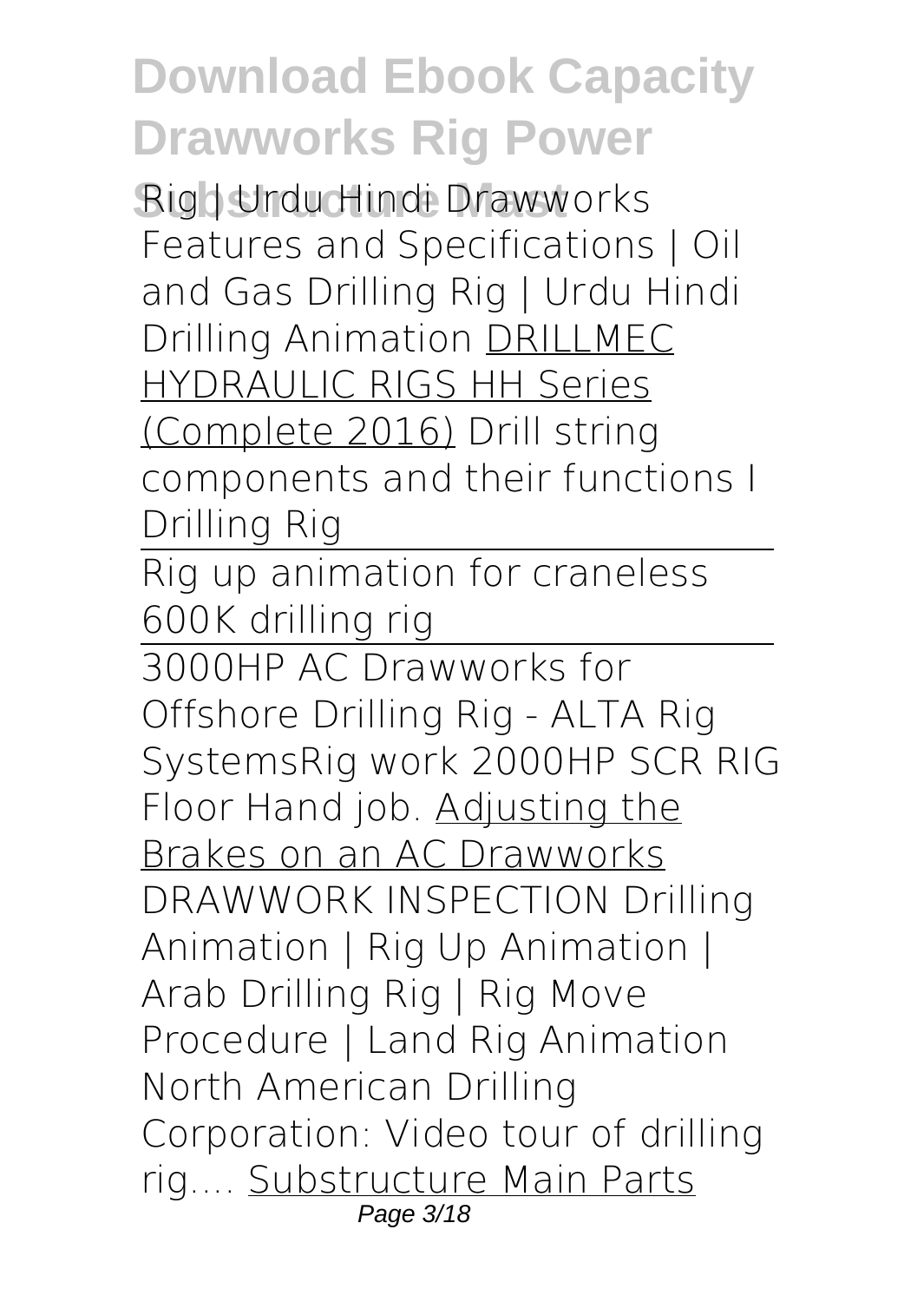**Description | Land Drilling Rig Bentec Desert Rig – Mast Raising Буровые установки для работы в условиях пустыни Drilling Rig Specification | ZJ70D | SCR Type | 2000 HP| Oil and Gas Drilling Rig and Drill String Components, Dr. Ashraf Alshorbagy, Lecture 01/04** *Difference between SCR and VFD Rig | Oil and Gas Drilling Rig Components, Dr. Salah Elkatatny* How You Identify Your Drilling Rig Capacity | Urdu Hindi | Oil and Gas **DRILLING HOISTING EQUIPMENT Capacity Drawworks Rig Power Substructure** CAPACITY DRAWWORKS SUBSTRUCTURE MAST BLOCK-HOOK FLOOR TOOLS-. D R I L L I N G L T D.RIG 21 PAD. CAPACITY. - 4000 m w/ 5" drill pipe and BHA, 6.8 m KB. Floor height 6.4 m. Page 4/18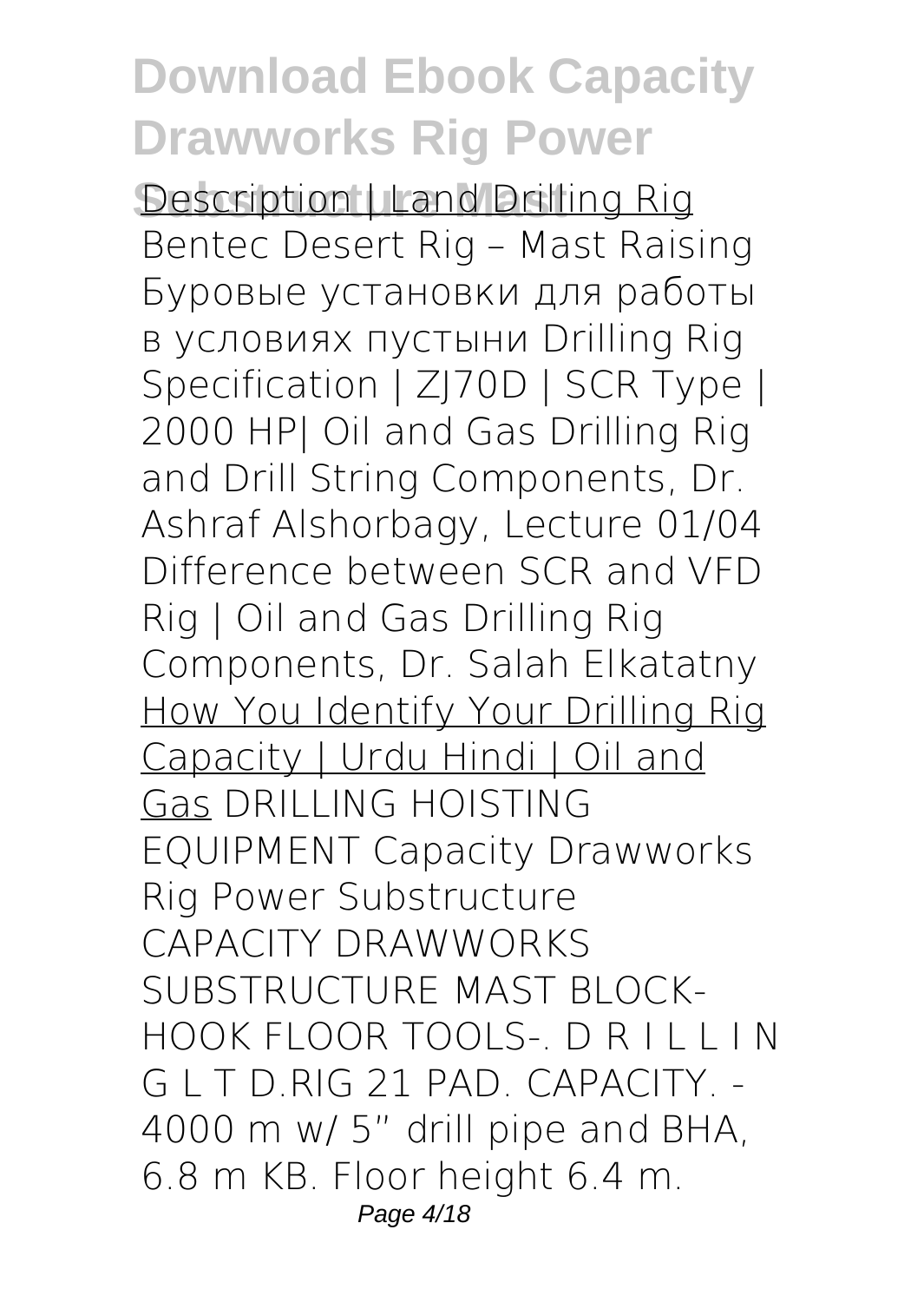**Substructure Mast** DRAWWORKS. - TSM 8000E 1200Hp DC Drawworks rated at 222,400 daN, grooved for 31.7 mm drill line with Eaton 236 WCBD auxiliary brake. RIG POWER.

**CAPACITY DRAWWORKS SUBSTRUCTURE MAST BLOCK-HOOK FLOOR TOOLS-**DRAWWORKS - RigMaster P-850, single drum, grooved for 28.6 mm drill line, c/w an Eaton 236 WCB disc brake on drum shaft powered by a single GE 752 DC motor. RIG POWER - Three Caterpillar 3512 B electronic control engines rated at 3302 kW (4428 Hp) total w/ (3) Caterpillar 1015 kW generators. 3045 kW total power. SUBSTRUCTURE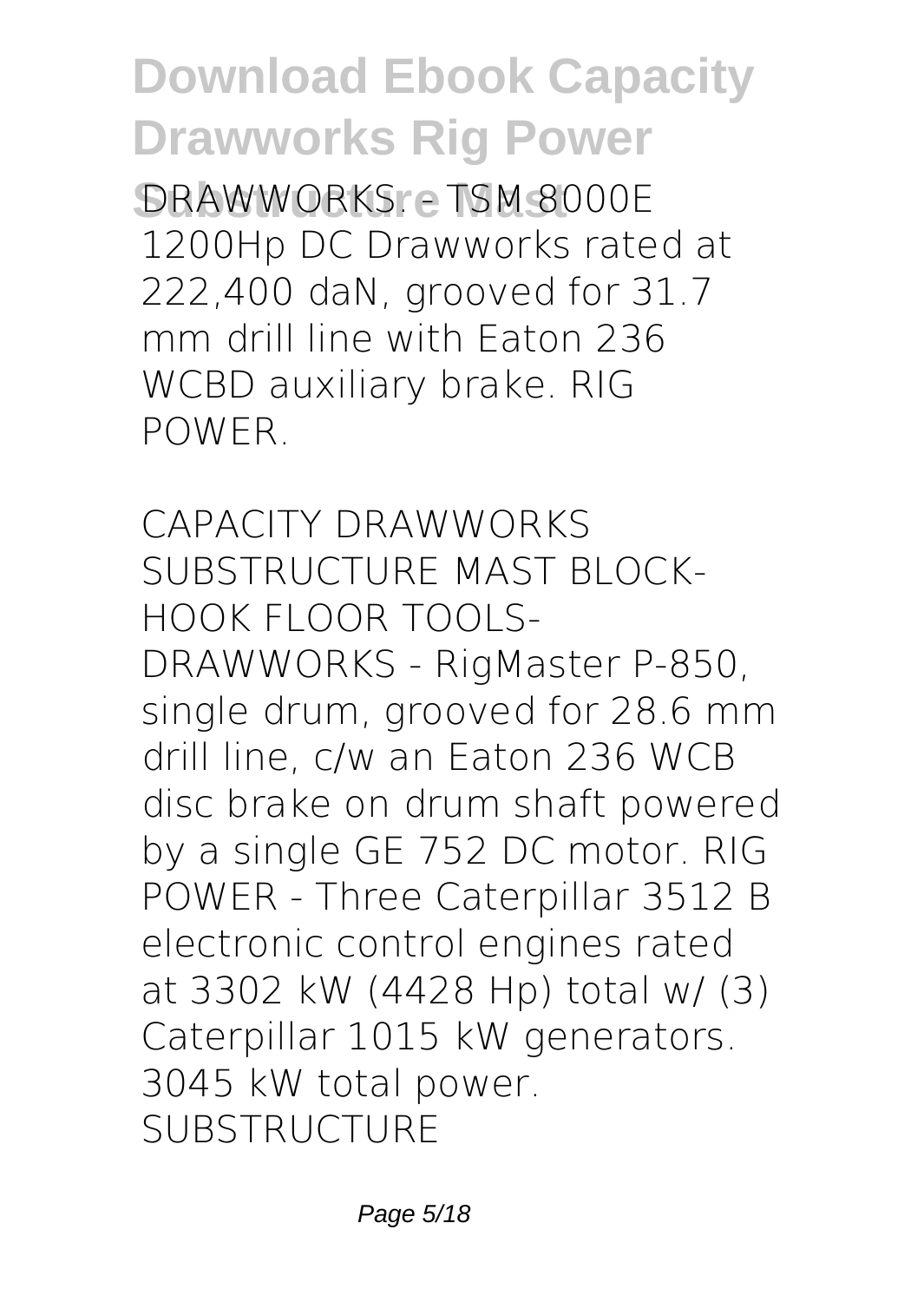**SCAPACITY DRAWWORKS RIG POWER SUBSTRUCTURE MOVING SYSTEM MAST** Capacity Drawworks Rig Power Substructure RIG POWER - Five Caterpillar 3512 generator sets with CAT's CGB bi-fuel system rated at 1100 kW output each, 5500kW total available. GE (Converteam) generator controls and VFD's. Rig iscapable of running on highline power through operator supplied transformer. CAPACITY DRAWWORKS RIG POWER SUBSTRUCTURE MAST

**Capacity Drawworks Rig Power Substructure Mast** Rig Type Drawworks HP Power Mast Capacity/Substructure WALK or SKID Mud Pumps Make PSI HP Page 6/18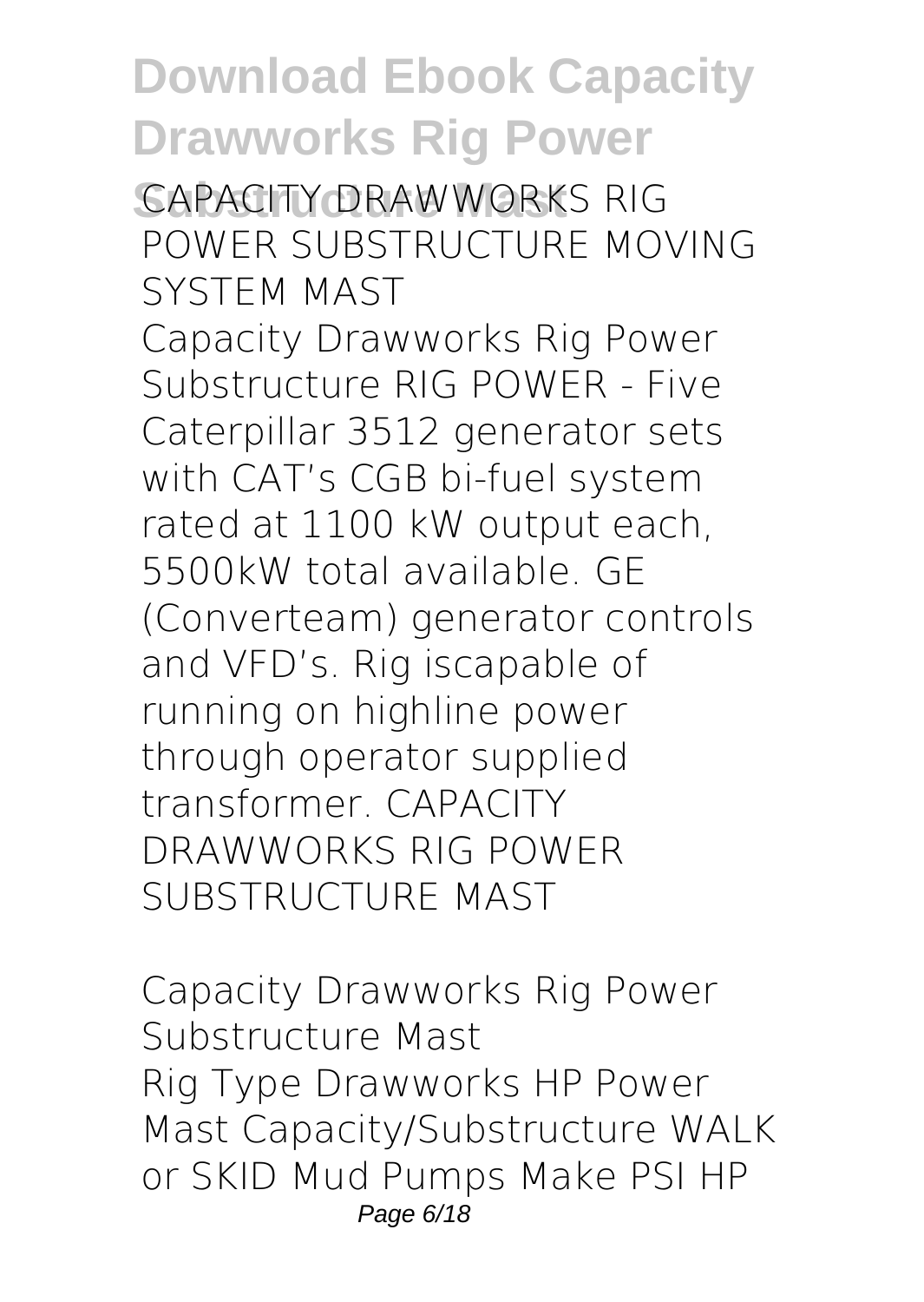**Substructure Mast** Top Drive Make & Model Tons. 3 National 80 B w/Parmac 481 1000Cat 3508 DSI 142' 760,000# w/21' Box Type 2-National 9-P-100 5000 Kelly Rig w/ National P-400 swivel 400 4 Cont-Emsco D3 Type II w/Baylor 6032 1000 Cat D3512 Dreco 142' 550,000# w/25' Box Type Walk 2-Cont-Emsco FB-1600 5000 1600 Varco TDS 11 AC Drive 500 5 National 110UE w/Wichita 336 disc 1500 Cat D3512 Pyramid 142' 1,000,000# ...

**Type Drawworks HP Power Mast Capacity/Substructure WALK or ...** Capacity Drawworks Rig Power Substructure RIG POWER - Five Caterpillar 3512 generator sets with CAT's CGB bi-fuel system rated at 1100 kW output each, Page 7/18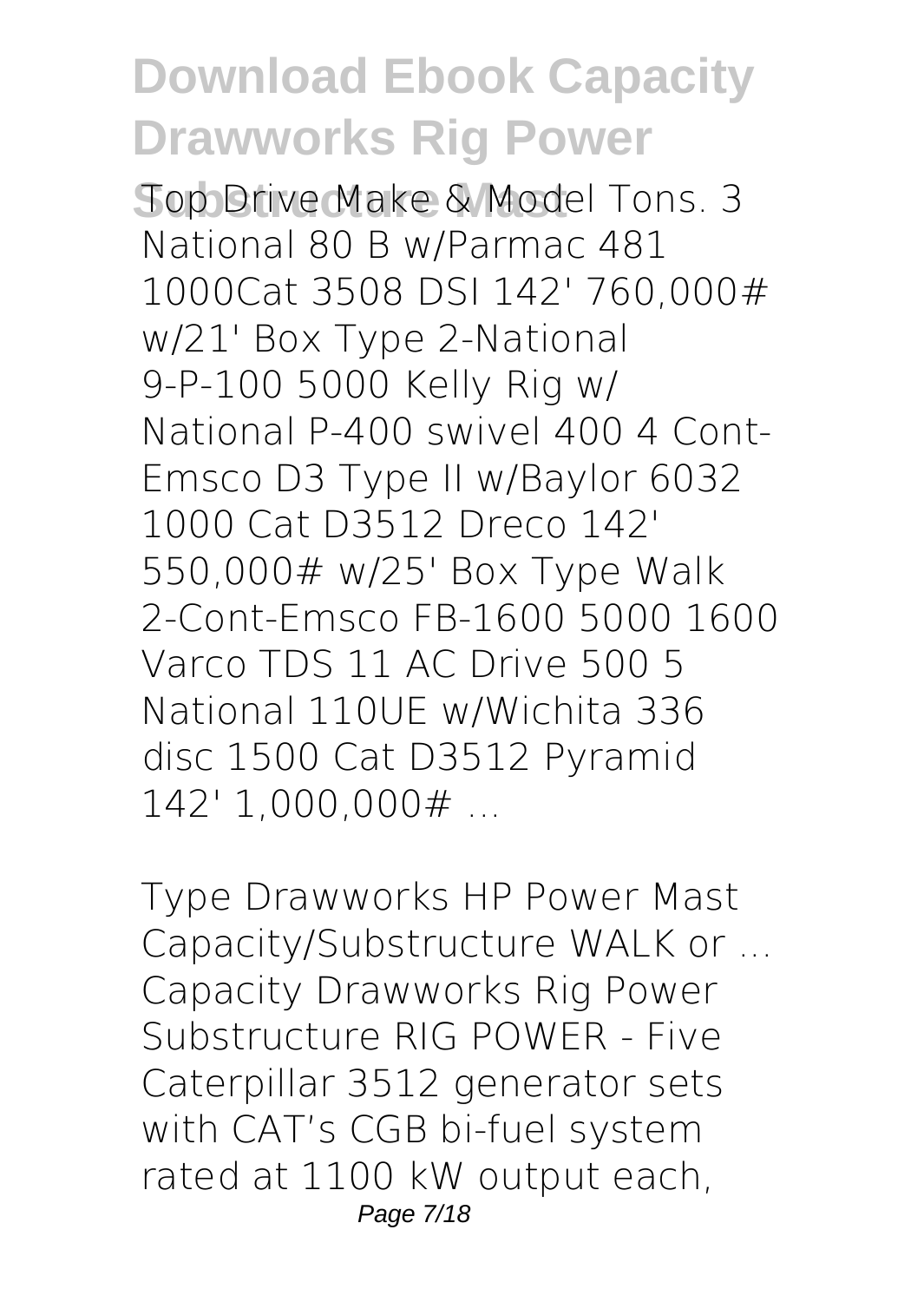**S500kW total available. GE** (Converteam) generator controls and VFD's.

**Capacity Drawworks Rig Power Substructure Mast** Drawworks: National 110 ME 1,500 H.P. Driven by (2)-1,000 H.P. General Electric 752 DC Traction Motors With a Parkersberg V-200 Hydromatic Brake and Electrical Control Panel. Mast: DSI 142' High, Rated at 1,000,000# GNC, and 760,000# Static Hook Capacity. Substructure: DSI 30' High (10' Pony Available) With 1,000,000# Capacity.

**Rig #2 Specifications - Kenai Drilling** Rig #16 Specifications. Drilling Page 8/18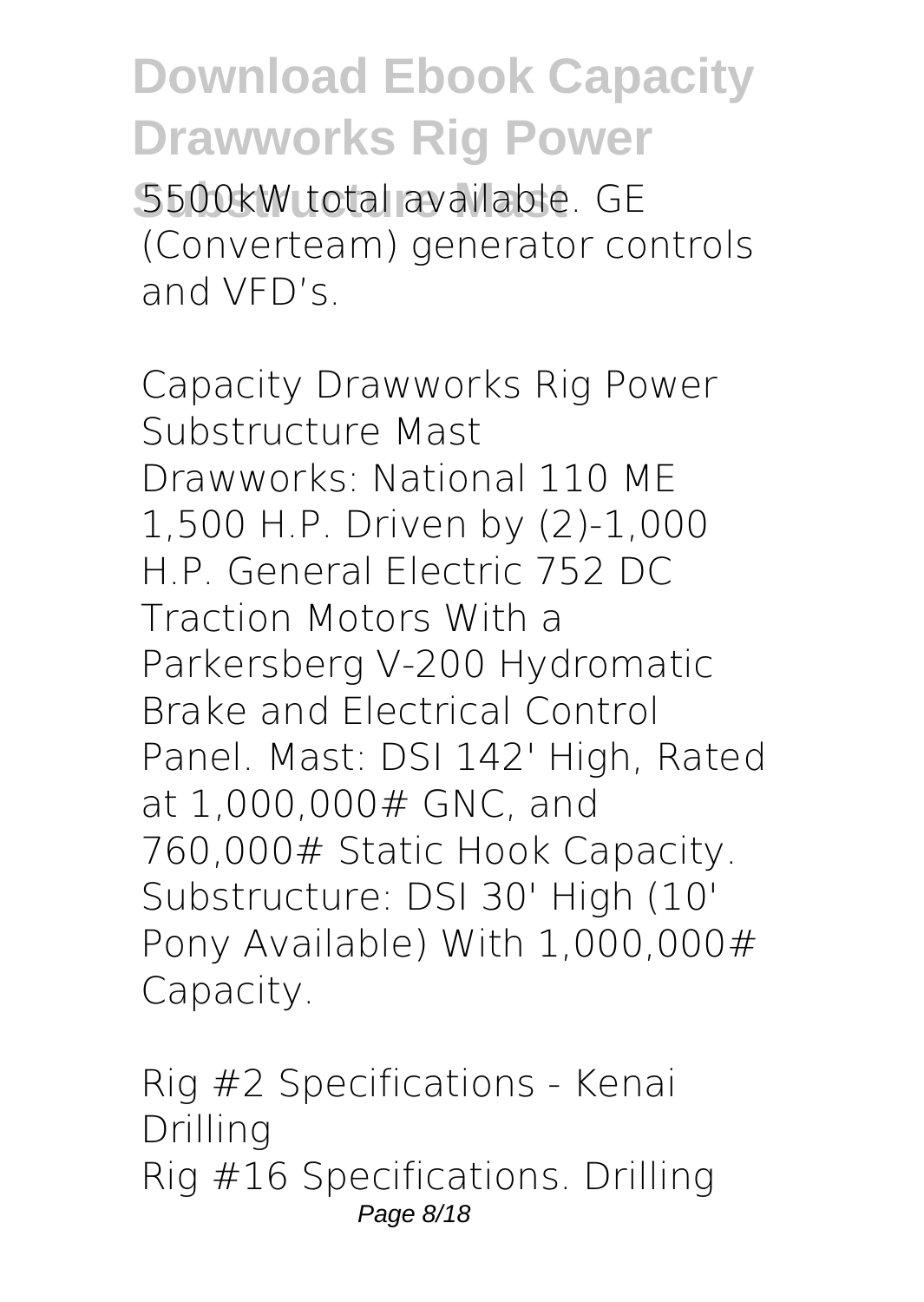**Substructure Mast** Range: 20,000' With 4½" Drill Pipe. Drawworks: JN-1,500 H.P. Driven by (2)-1,000 H.P. Traction MotorsDC with a 336 WCB Eaton auxiliary brake and Electrical Control Panel. Mast: DSI 142' High, Rated at 0,000# GNC1,00 and 750,000# Static Hook Load. Substructure: DSI 30' High With 1,000,000# Maximum Capacity.

**Rig #2 Specifications - Kenai Drilling**

Our line of drawworks models range from 700 horsepower drawworks for mobile land rigs to 9000 horsepower active heave drawworks for floating rigs. By bringing the talents and resources of these legacy companies together, we are positioned to provide a wide variety of superior Page  $9/18$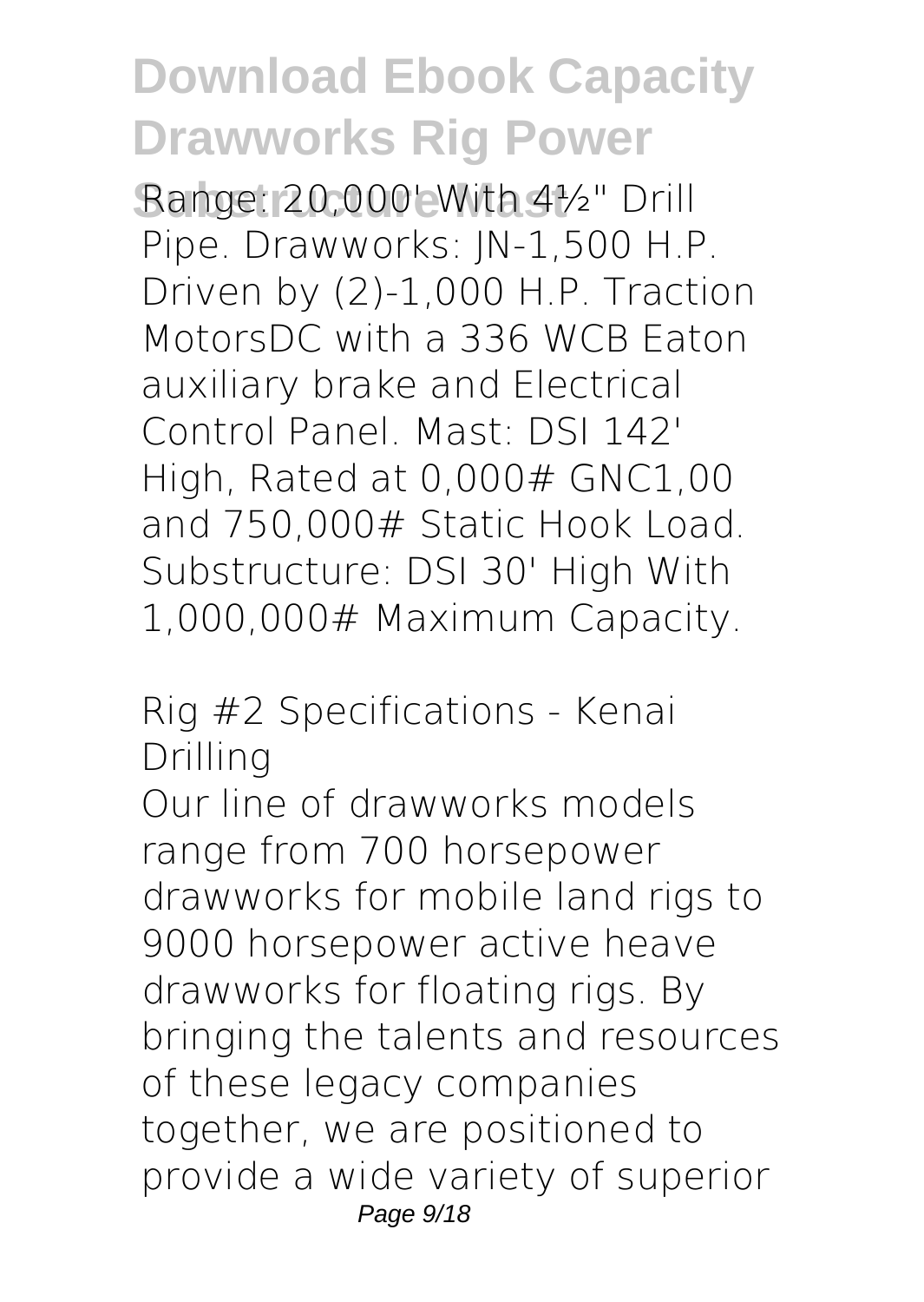**Substructure Manuform Manuform Manuform Concrete and Substructure Inc.** application.

**Drawworks Technology - National Oilwell Varco** Substructure. Make. D.S.I. Model. 750K Self Elevating. Rating. 750,000lbs (333,000 daN) Casing/Rotary Capacity – Irrespective of Setback. 750,000lbs (333,000 daN)

**DC Drilling » Rig 1E Drill Rig Package** Newly Refurbished, 1500 HP Electric,  $+/- 18,000$ ' Capacity drilling rig, Rig is nearly complete after major rebuild Drawworks: National 110 UE 1500HP single drum Drawworks, LEBUS Grooved f/1-3/8" Line, makeup & breakout catheads, w/ Petron Driller's Page 10/18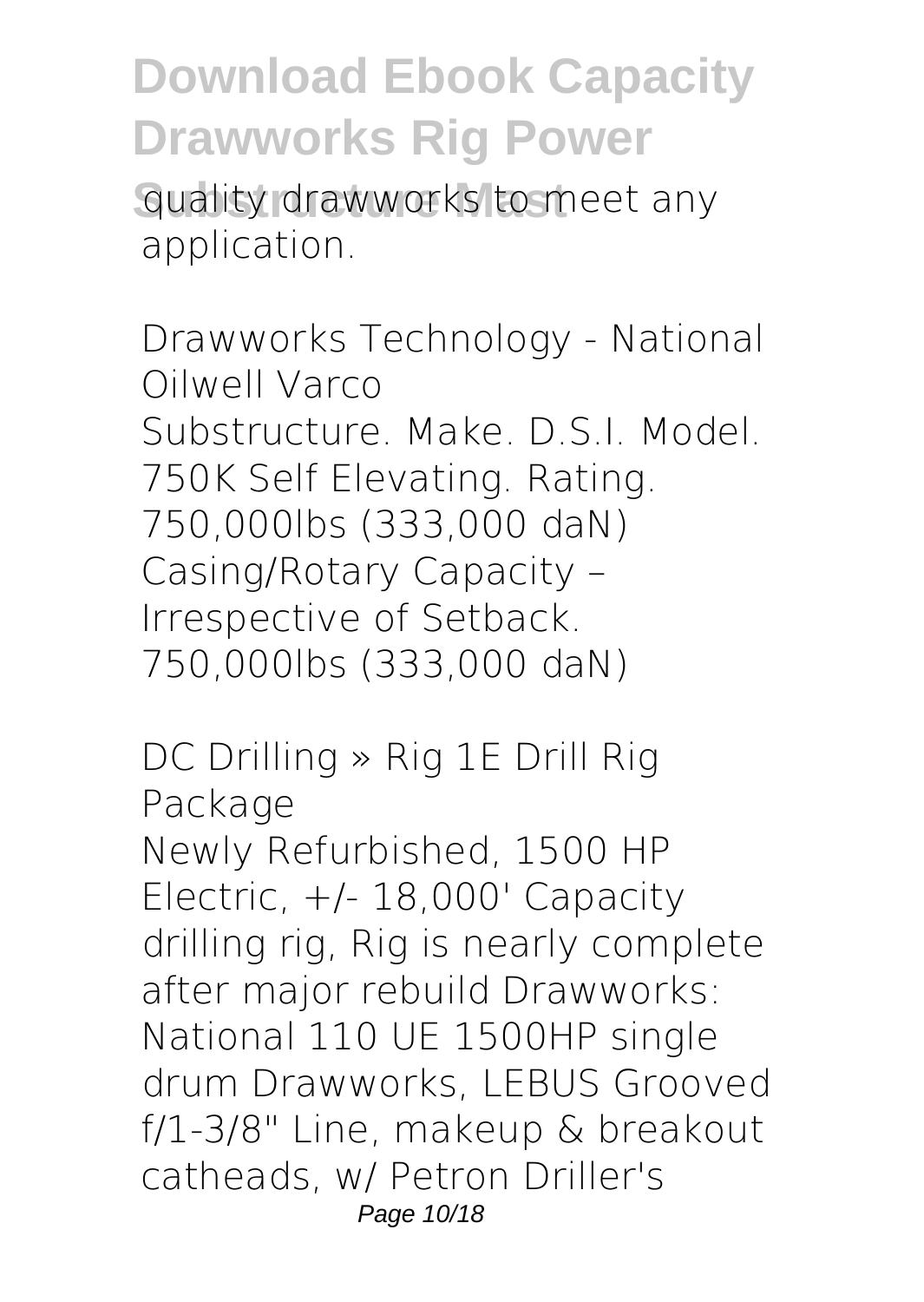**Download Ebook Capacity Drawworks Rig Power Scontrol console, Crown-O-Matic.** 

**Drilling Rigs - Drilling Exchange** Dreco self elevating substructure. Casing capacity 311,360daN and setback capacity 289,250daN. Clear height is 8.22m. Dreco Mast, static hook load w/ 12 lines rated at 333,000daN. A.leg spread is 6.4m and racking for 5500m of 127mm drill pipe, 5500m if 89mm drill collars. Clear height 43.3m. Tesco 500 ton ECI 900 AC electric top drive.

**Home Page | WorkOver Rigs** Substructure Type: Box on Box. Manufacturer: Drillmaster. Floor Height: 16 ft. K.B. to Ground: 18' 3". Clear Working Height: 13' 10". Rotary Capacity: 700,000 lbs. Setback Capacity: 400,000 lbs. Page 11/18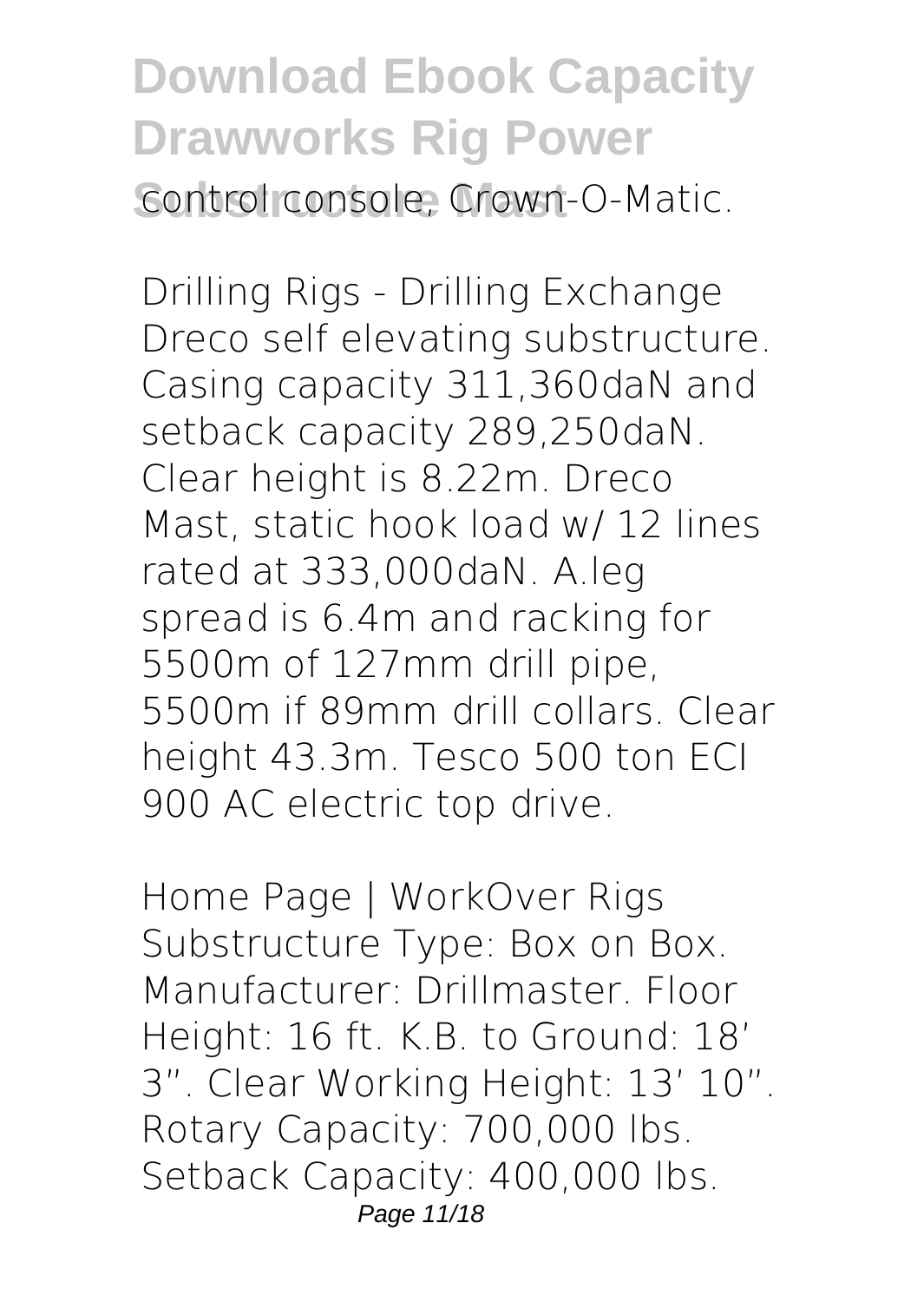**Download Ebook Capacity Drawworks Rig Power**  $GNG$ : 1,000,000 lbs. st

**Rig 4 - Power Rig** Substructure. Capacity: 800,000 lbs. Clear Height: 14' with skid beams and rig mats. Height: 15' with skid beams and rig mats. Hydraulic Power Unit: (Top Drive) Make: IDS. Model: HR12-1.0. Power: (1) each 540/630HP, C-15/C-18, Caterpillar Engine.

**MD Cowan 525 Trailer-Mounted Drilling Rig - HENDERSON** Capacity: 5500m, 9.7KB, Floor Height 9.14m. Drawworks: Rigmaster E-1500, grooved for 31.8mm drilling line. Rig Power: One Catepillar 3508B w/ 1050 kW Kato generator and Two Caterpillar 3512B w/ Kato 1225. kW generators. Substructure: Page 12/18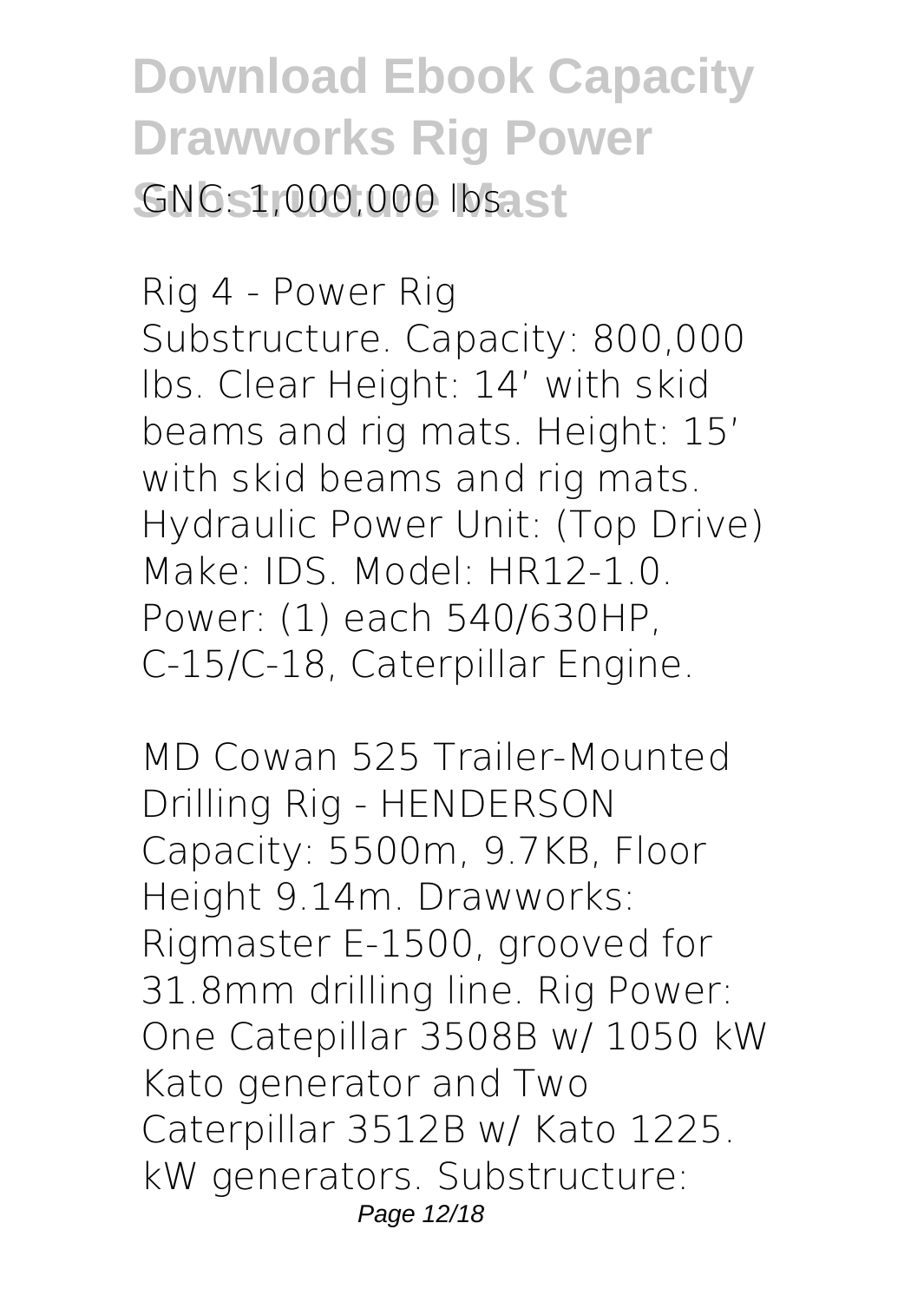**Dreco self elevating substructure** – Drill string not included. View Equipment Profile/Notes PDF.

**Drilling Rig - WorkOver Rigs** One (1) tank system total capacity approximately 750 bbls; two (2) 6" X 8" centrifugal pumps powered with 75 horsepower electric motors. 100 bbl (2 x 50 bbl) trip tank. TOP DRIVE: Canrig 6027 AC 275-ton integrally mounted top drive with torque capacity of 30,000 ft. lbs and rotating speed of 105 RPM.

**RIGS - docshare01.docshare.tips** Substructure. Make, Type: Loadmaster . Clear Working Height: 28 ft (8.5 m) Setback Load: 600,000 lbs . Rotary Equipment. Top Drive: TDS-11SA, Page 13/18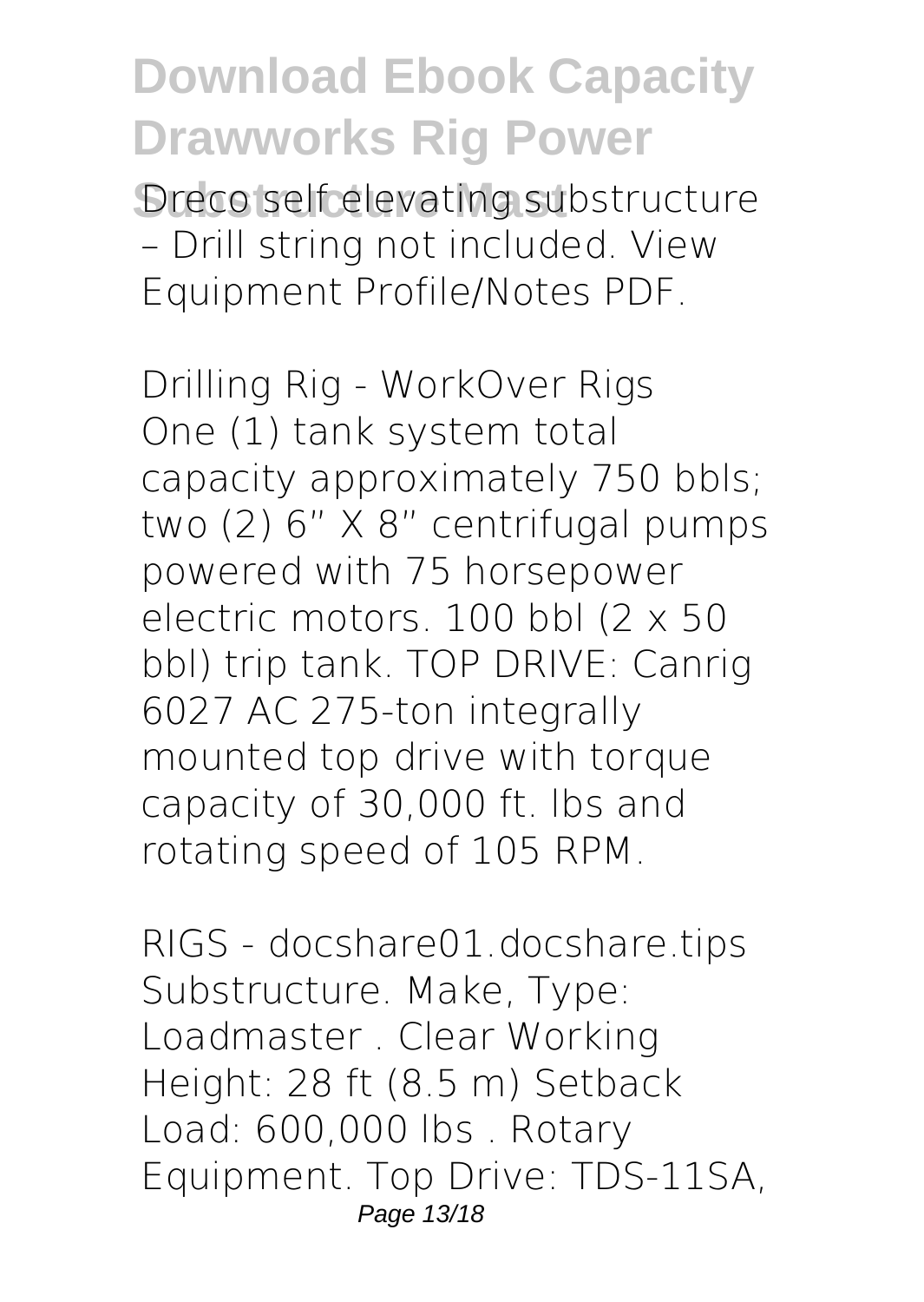**Substructure Mast** 800 hp . Max. Load: 1,000,000 lbs . Input Power: Two (2) AC drilling motors, each rated 400 hp (597 kW) Rotary Table: NOV D-375 . 37-1/2 in. (952 mm) Input Power: 1,150 hp (858 kW)

**Parker Drilling Rig 270L 2,800 hp AC Variable Frequency ...** Rig Specifications. Substructure. Substructure Type:Box on Box. Manufacturer:Drillmaster. Floor Height:16 ft. K.B. to Ground:18' 3". Clear Working Height:13' 10". Rotary Capacity:700,000 lbs. Setback Capacity: 400,000 lbs.

**Rig 5 - Power Rig** Want more information? Please use the form below to submit your inquiry. Our team will respond within 24 hours. Page 14/18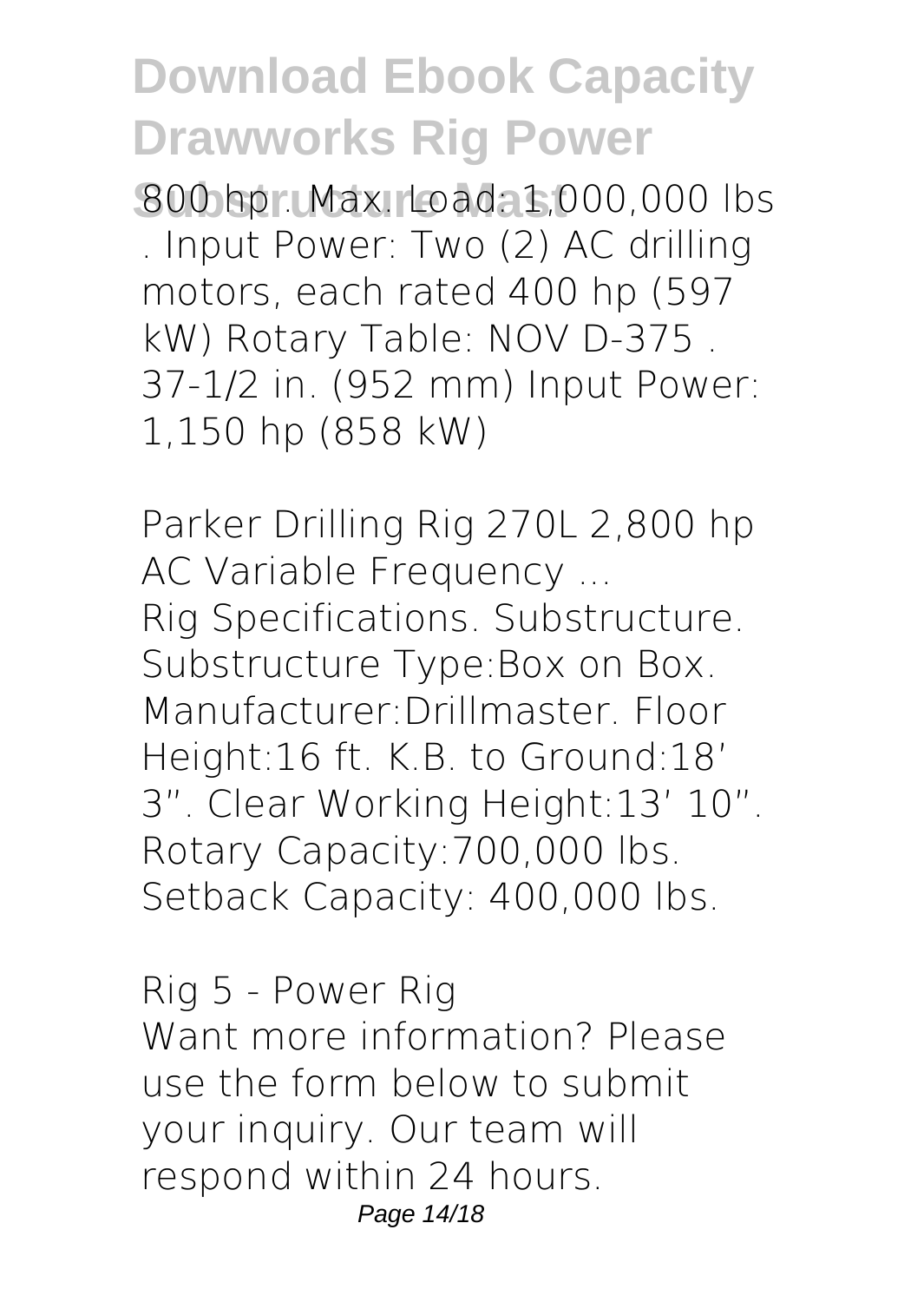**Download Ebook Capacity Drawworks Rig Power Substructure Mast 2008 Crown 750 Drilling Rig - HENDERSON** The drawworks is the primary hoisting machine on the drill- ing rig used to lower and raise the drill or casing strings. The drawworks converts the power source into a hoisting oper- ation and provides braking capacity to stop and sustain the weights imposed when raising or lowering the drillstring.

The present book is devoted to the study of the deep Earth's interior structure, one of the most important problems of Earth Page 15/18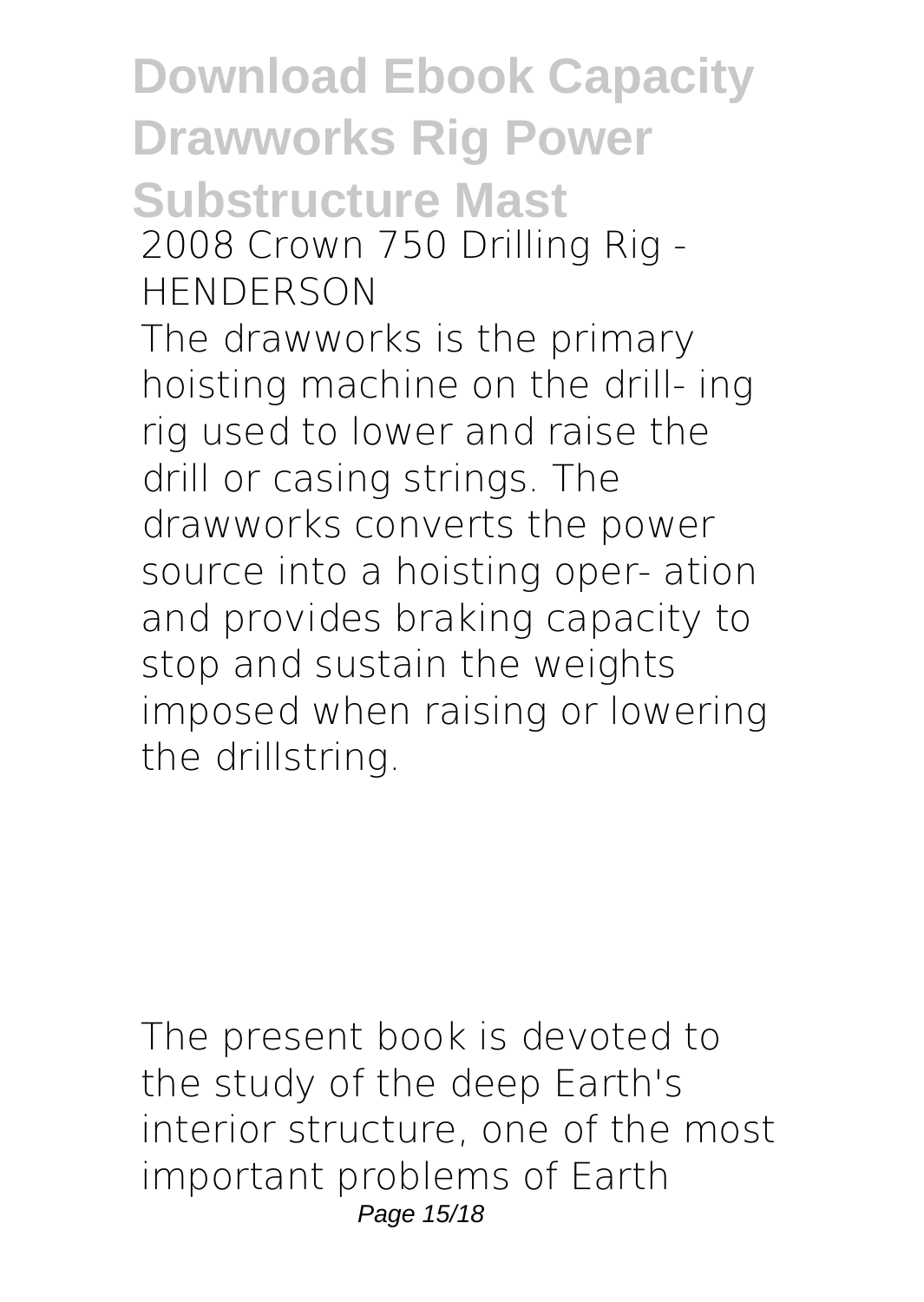**Sciences today. The drilling of the** Kola superdeep well inaugurated a new stage in the study of the Precambrian continental crust. The well was sunk in the northeastern part of the Baltic Shield, in an area where the Precambrian ore-bearing structures, typical of the ancient platform basements, are in juxtaposition with each other. To the present the well has been drilled to a depth of 12 km, has traversed the full thickness of the Proterozoic complex and a considerable part of the Archean stratum, and is still be ing worked on. This book reviews the principal results of investigations to a depth of 11,600 m; these are described in three sections: geology, geophysics, and drilling. Page 16/18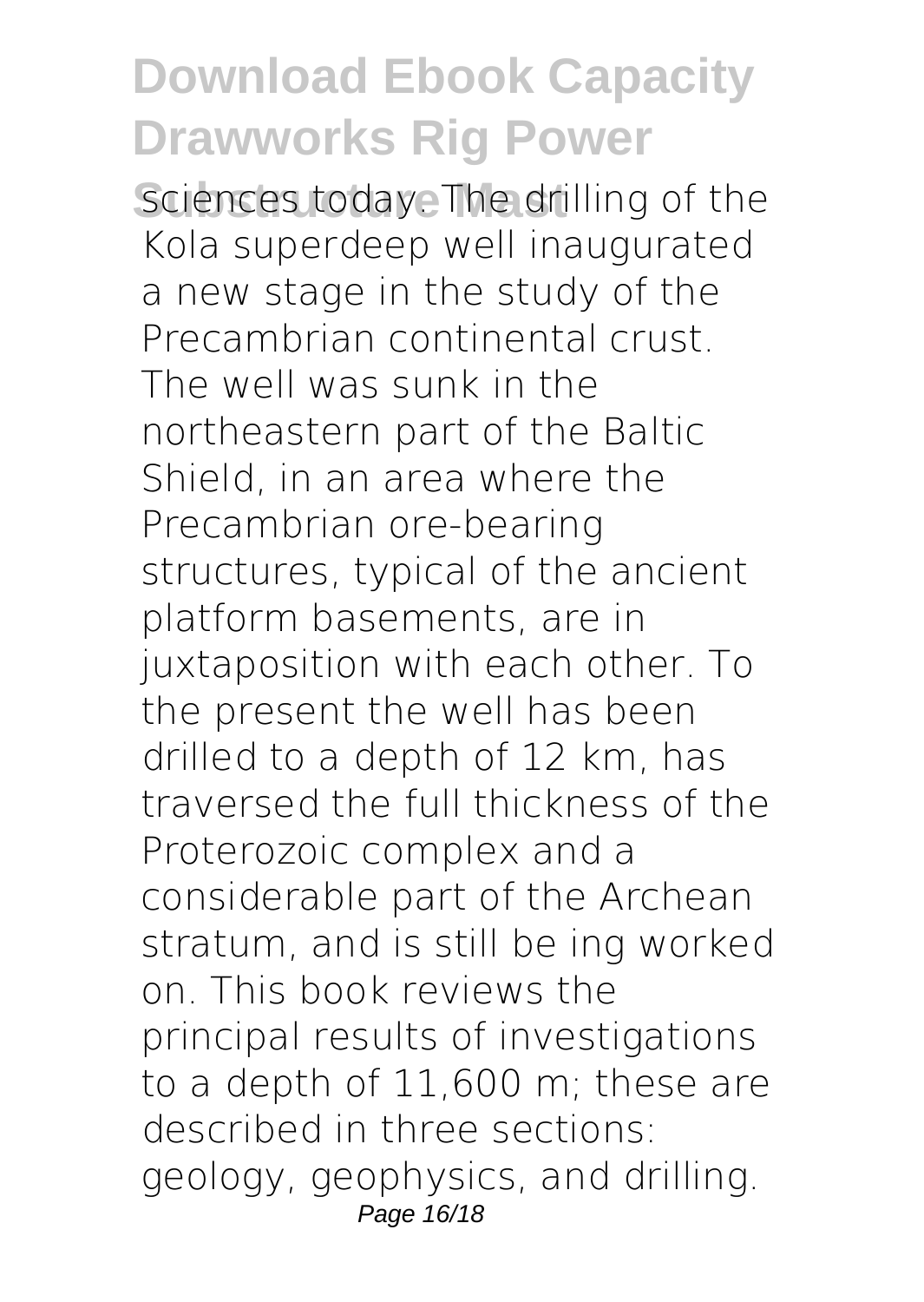The book begins with a general review of the history, the present state of knowledge, and trends of further investigations in the field of study of the Earth's interior and superdeep drilling. The first section of the book considers the geology of the vicinity of the Kola superdeep well and describes its geological section based on a detailed examination both of the cores and the near-borehole area.